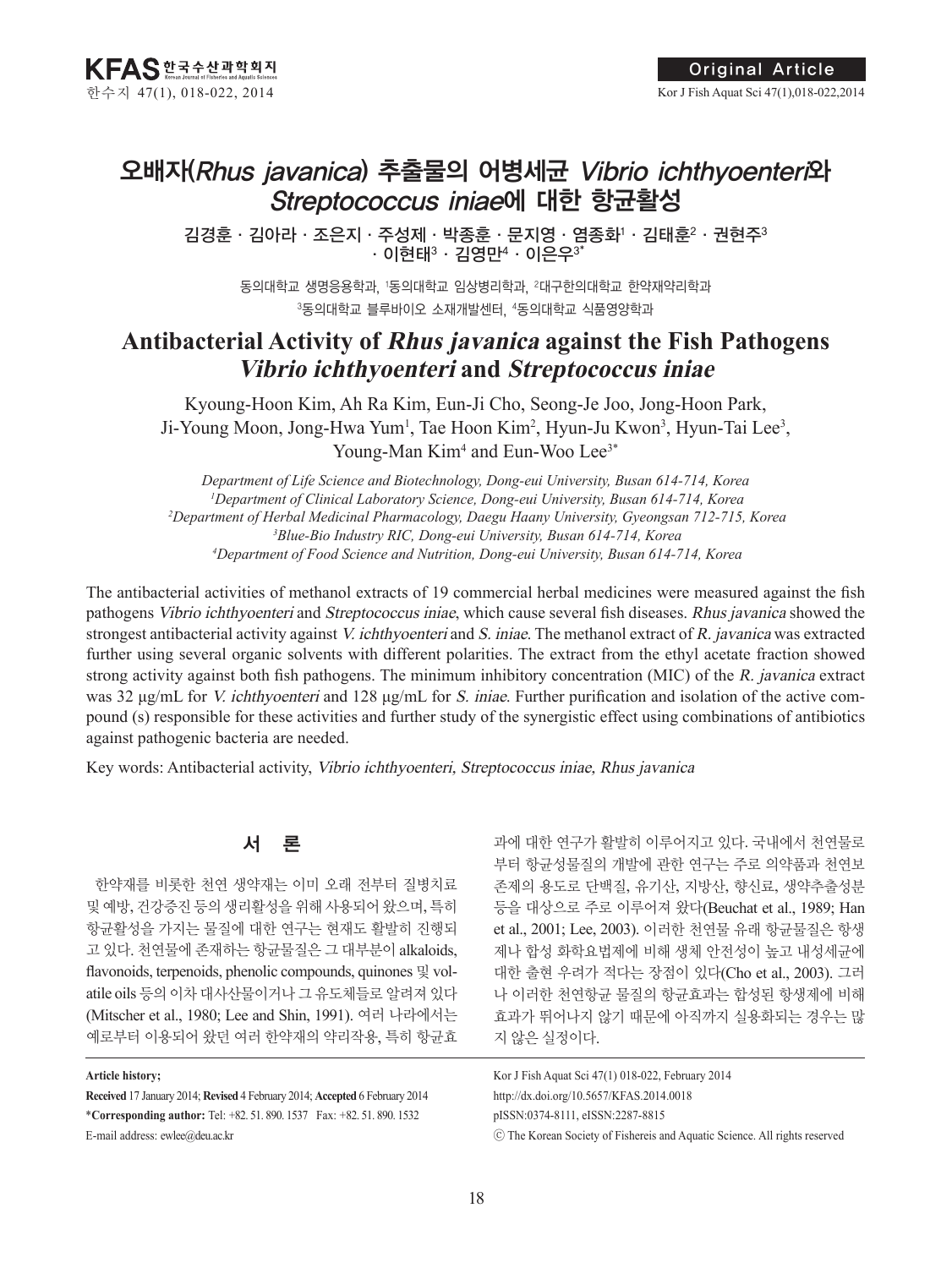| Korean name        | Scientific name               | Used part   | V. ichthyoenteri | S. iniae  |
|--------------------|-------------------------------|-------------|------------------|-----------|
| Gaeyeokkwi         | Persicaria blumei             | whole plant | $\mathbf{r}$     | $\ddot{}$ |
| Pitch pine         | Pinus densiflora              | inner bark  | $\ddot{}$        |           |
| Garlic             | Allium sativum                | stem        |                  |           |
| Mollyak            | Commiphora myrrha             |             | +                | $\ddot{}$ |
| Bujikkaengi        | Erysimum aurantiacum          | leaves      |                  |           |
| Loquat             | Eriobotrya japonica           | seeds       |                  |           |
| Red daedongyeokkwi | Persicaria trigonocarpa       | whole plant |                  | $\ddot{}$ |
| Sokdan             | Phlomis umbrosa               | roots       |                  |           |
| Ssukbujaengi       | Aster yomena                  | leaves      |                  |           |
| Yagwanmun          | Lespedeza cuneata             | whole plant |                  |           |
| Gallnut            | Rhus javanica                 |             | $^{+++}$         | $\ddot{}$ |
| Wonhwa             | Daphne genkwa                 | flower bud  |                  | $\ddot{}$ |
| Ongmisu            | Zea mays                      | style       |                  |           |
| Cultivated ginseng | Panax ginseng                 | leaves      |                  |           |
| Wild brier         | Rosa multiflora               | leaves      |                  |           |
| Perilla            | Perilla frutescens var. acuta | roots       |                  |           |
| Aloeswood          | Aquilaria agallocha           |             |                  |           |
| Grapevine          | Vitis vinifera                | outer bark  | +                | $\ddot{}$ |
| Figwort            | Scrophularia buergeriana      | leaves      | +                | $\ddot{}$ |

Table 1. Growth inhibiting activities of medicinal herb extracts against V. *ichthyoenteri* and S. *iniae* <sup>1</sup>

1 Data represent the mean from the results of three experiments.

<sup>2</sup>Diameter of inhibition zone (-:8~10 mm, +:10~14 mm, ++:14~18 mm, +++:>18 mm)

한편, 증가추세에 있는 어류 질병들은 양식산업의 발달과 연 안 환경오염 등으로 인해 더욱 가중되고 있으며, 우리나라 양식 산업이 직면한 큰 문제중의 하나이다(Kang, 2005). 양식 어류 에 발생하는 주요 세균성 질병은 어종에 따라 차이는 있지만 주 로 활주세균증, 에드와드병, 비브리오증, 연쇄구균증, 장관백탁 증 등이 알려져 있다(Edward, 2000). 이 중 넙치의 자어기에 주 로 발병하는 장관백탁증의 원인균인 Vibrio ichthyoenteri는 부 화 후 25-30일령의 자어에 발생하여 단기간에 거의 전멸에 가 까운 피해를 주는 질병으로, 장의 점막 상피에 감염하여 점막 의 괴사, 박리, 소화관의 백탁, 복부함몰 등의 증상을 나타낸다 (Muroga, 2001). 또한 Streptococcus iniae는 넙치, 무지개송어 등 다양한 어종에서 베타 용혈성 연쇄구균증을 유발하는 전염 성 어병세균으로 병원성이 강하며 이로 인한 경제적 손실이 크 다. 이 세균에 감염된 넙치는 체색이상, 안구백탁, 출혈, 복부팽 만, 신장비대 및 폐사를 일으킨다(Moon et al., 2009). 이러한 세 균성 질병의 치료를 위해서 매년 평균 220톤 이상의 수산용 항 생제가 사용되고 있으며 이 중 옥시테트라사이클린, 옥소린산, 에리스로마이신 등이 많이 사용되고 있다(Treves, 2000). 항생 제 사용량의 증가와 내성 어병세균의 출현빈도와 내성 경향은 비례하고 있으며, 세균성 질병의 치료와 예방은 더욱 어려워져

가고 있다(Heo et al., 2002).

따라서 본 연구에서는 주요 어병세균인 V. ichthyoenteri와 S. iniae에 대한 시판 한약재 추출물 19종의 항균활성을 검색하고, 이중에서 활성이 높은 오배자 추출물로부터 활성물질을 분석함 으로써 항생제를 대체하거나 그 사용을 감소시킬 수 있는 어류 질병 치료 약제로서의 가능성을 탐색하고자 하였다.

# 재료 및 방법

#### 사용균주 및 재료

항균활성 대상균주는 Vibrio ichthyoenteri KCTC 12725와 Streptococcus iniae KCTC 3657를 각각 Korean Collection for Type Cultures (KCTC, Korea)에서 구입하여 V. ichthyoenteri 는 Marine broth (Difco Co., USA)를, S. iniae는 Brain Heart Infusion broth (Difco Co., USA)에서 각각 배양하며 실험에 사 용하였다.

한약재는 시중에서 유통되고 있는 것으로 대한생약제품(주) 로부터 구입하여 사용하였다. 사용 한약재의 일반명과 학명, 사용한 부위는 Table 1에 나타내었다. 그 밖의 시약은 분석용 grade 및 Sigma Co. (USA)에서 구입하여 사용하였다.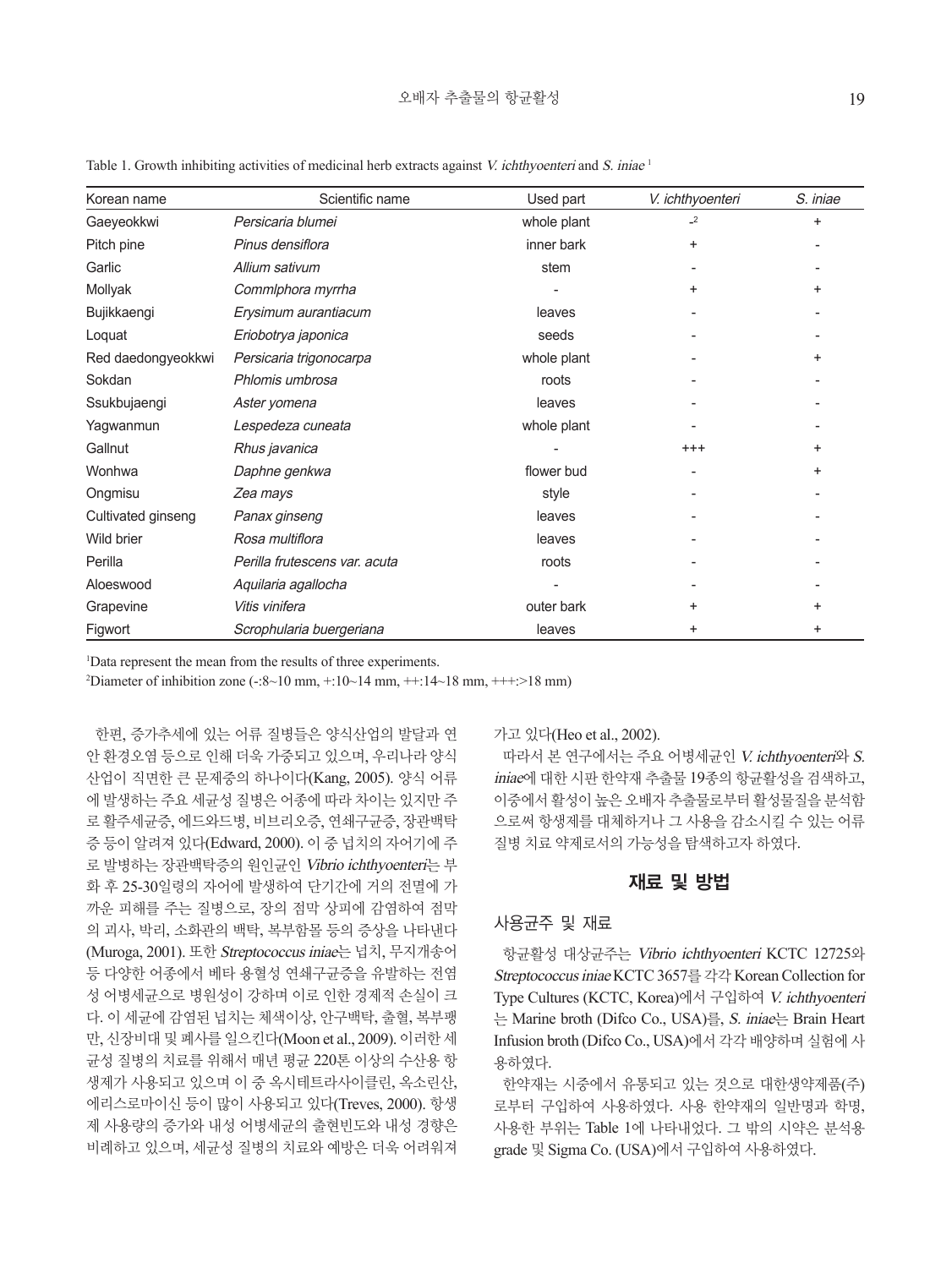## 한약재 추출물 시료 조제

시료 추출액의 조제는 각 한약재 별로 약재를 세절하고 잘게 부수어 3배(v/v)의 80% methanol을 첨가하여 혼합하여 24시 간 실온에서 침지한 후, Whatman No. 2 (USA) 여과지로 2회 여과하였다. 추출액은 rotary vacuum evaporator로 40℃에서 감압 농축하여 용매를 완전제거였으며, 각각의 농축물을 다시 DMSO에 20 mg/mL의 농도로 용해시켜 각 세균 별 항균활성 측정을 위한 stock solution으로 사용하였다.

# 활성물질의 분획

한약재 80% methanol 추출물을 분획여두에서 극성을 달리 하는 용매를 n-hexane, ethyl acetate, n-butanol, water의 순서 로 순차적으로 분획한 후 분획물을 40℃ 수조의 rotary vacuum evaporator로 농축하여 용매를 완전히 제거하였다. 각 용매 별 농축물을 DMSO에 10 mg/mL의 농도로 용해시켜 -20℃에 보 관하면서 대상균주에 대한 항균활성을 측정하였다.

# 추출물의 항균활성 검색

항균활성 검색은 Clinical and Laboratory Standards Institute (CLSI, 2009)의 표준방법에 따라 disk diffusion method를 사용 하였다. 즉, 적정배지에서 하룻밤 배양한 대상균주 배양액 200 μL를 한천 배지 상에 멸균된 면봉으로 3회에 걸쳐 고르게 도 말하고 지름 8 mm paper disk (Avantec, Toyo Roshi Kaisha, Ltd., Japan)를 올린 후, 각 추출물을 30 μL (고형물 600 μg)씩 흡수시켜 37℃의 incubator에서 18시간 배양 후 paper disc 주 위의 생육 저해환의 크기를 측정하였다. 추출물의 각 어병세균 에 대한 액체배지 상의 증식 억제효과는 배양배지에 추출물을 0, 50 및 100 μg/mL씩을 첨가하고 37℃에서 진탕배양하면서 배양 0시간부터 30시간까지 620 nm에서의 흡광도를 측정하 여 관찰하였다.

# 추출물의 열 안정성 측정

추출물의 열 안정성을 알아보기 위해 시료를 membrane filter (0.2 μm, Whatman, USA)로 여과하여 eppendorf tube에 담고, 40℃, 60℃, 80℃의 heating block에서 각각 1시간 동안 열처리 한 후 상온에 방치하여 열을 식힌 후, disc diffusion method을 이용하여 가열 후의 잔류 활성을 측정하였다.

### 최소증식저해농도 측정

추출물의 최소 증식 저해 농도(Minimum inhibitory concentration, MIC)는 96-well plate와 Muller-Hinton 배지(Difco Co., USA)를 이용한 표준 2배 희석 방법으로 측정하였다(Lee et al., 2003). 37℃에서 24시간 배양한 후 대상 세균의 생육이 저해된 최저 농도를 MIC로 결정하였다.

Table 2. Minimal inhibitory concentration of 80% methanol extract from R. javanica

| <b>Bacteria</b>  | MIC $(\mu g/mL)^1$ |  |
|------------------|--------------------|--|
| V. ichthyoenteri | 32                 |  |
| S. iniae         | 128                |  |

1 Data represent the mean from the results of three experiments.



2.5 Aster yomena, 2. Rhus javanica, 3. Erysimum aurantiacum, 4. negative control. Rosa multiflora, 5. Zea mays, 6. Lespedeza cuneata, C, DMSO as Fig. 1. Antibacterial activity of 80% methanol extracts of several medicinal herbs against V. ichthyoenteri (A) and S. iniae (B). 1.

# 결과 및 고찰

# 여러 한약재 추출물의 항균활성 탐색 ب<br>p.<br>p.

본 연구에 사용한 V. ichthyoenteri KCTC12725 균주는 원래 넙치(*Paralichthys olivaceus*)에서 분리된 어병세균으로 1996 년 보고된 표준균주이며, S. iniae KCTC3657 균주는 1976년 -<br>에 보고된 아마존강 담수 돌고래(*Inia geoffrensis*)에서 분리된 beta-hemolysin을 생산하는 병원성 표준균주이다. 어병세균 V. ichthyoenteri와 S. iniae에 대한 19종의 한약재 methanol 추출 물의 항균활성을 disc diffusion method로 측정한 결과는 Table 1과 Fig. 1에 나타내었다. 리기다소나무, 몰약, 포도나무, 현삼 (B) 추출물에서 V. ichthyoenteri에 대한 항균활성이 나타났으며, 개 2.0 여뀌, 몰약, 붉은대동여뀌, 오배자, 원화, 포도나무, 현삼추출물 1.5 에서 S. iniae에 대해 항균활성을 나타내었다. 이들 중 오배자 추 출물에서 *V. ichthyoenteri*와 *S. iniae* 모두에서 가장 높은 항균 활성을 나타내었다(Table 1). 이는 오배자 추출물이 Edwardsiella tarda, Escherichia coli, Bacillus subtilis, S. iniae에 대해 항균활성을 나타내었다는 보고와 유사한 결과이다(Lee et al., 1997; Choi et al., 2005; Kim et al., 2011). , 여<br>여<br><sub>한</sub>

항균성에서 가장 높은 결과를 보인 오배자 80% methanol 추 출물의 각 어병세균에 대한 증식 억제효과를 살펴보기 위해 배 양배지에 0, 50 및 100 μg/mL씩을 첨가하여 생육정도를 흡광 도를 통해 측정하였다(Fig. 2.). 접종초기부터 배양 30시간까지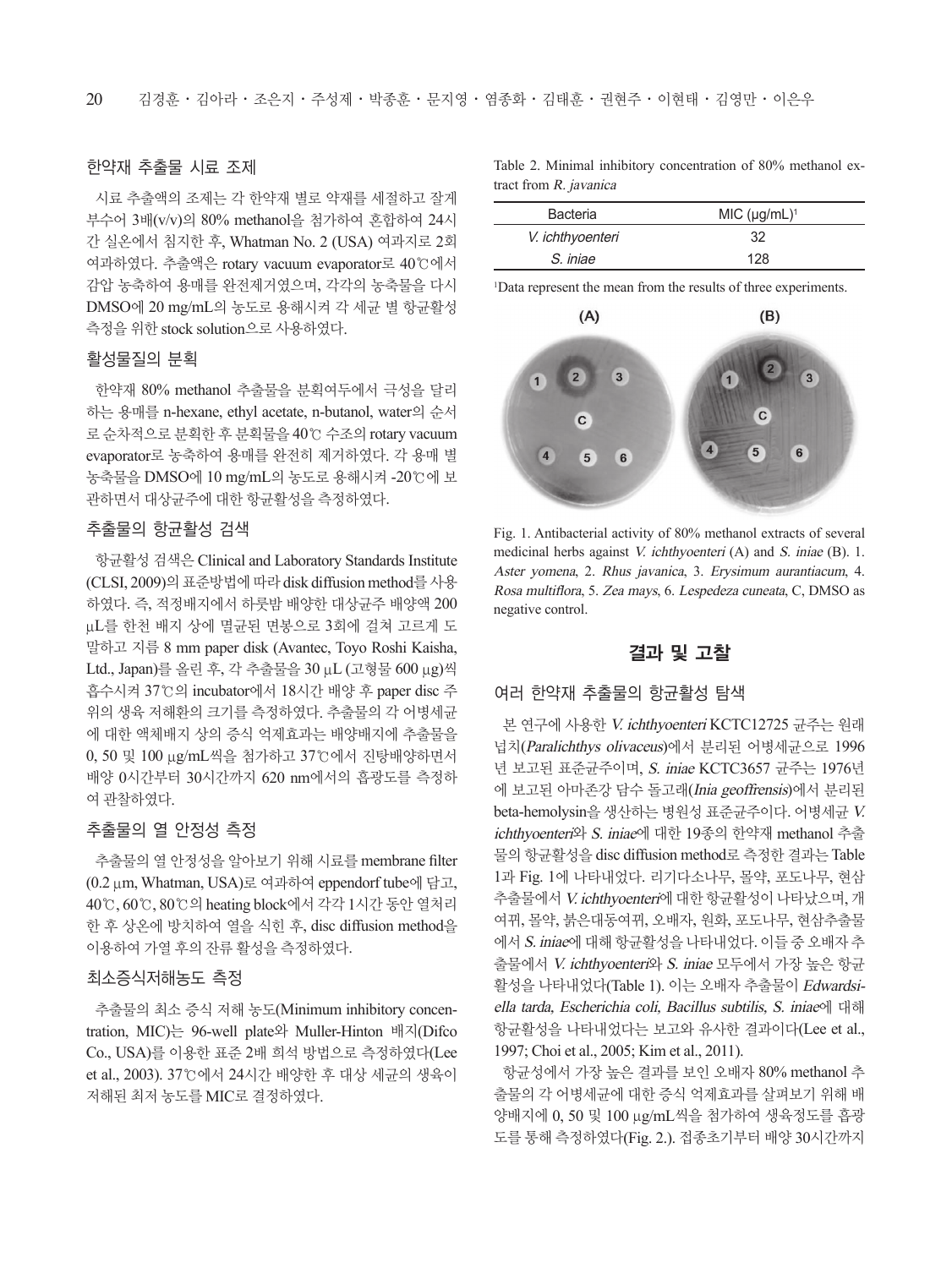Table 3. Antibacterial activities of various fractions from R. javanica

|                  | Clear zone diameter $(mm)^1$ |                                             |    |    |     |  |
|------------------|------------------------------|---------------------------------------------|----|----|-----|--|
| Bacteria         |                              | 80% MeOH <sup>2</sup> n-Hexane EtOAc n-BuOH |    |    |     |  |
| V. ichthyoenteri | 19                           | 13                                          | 21 | 14 | 10. |  |
| S. iniae         | 13                           | 11                                          | 16 |    | 9   |  |

1 Data represent the mean from the results of three experiments. 2 MeOH; methanol, EtOAc; ethyl acetate, n-BuOH; n-buthanol.



Fig. 2. Effect of methanol extract of R. javanica ( $\circ$ ; 0 μg/mL,  $\bullet$ ; 50 μg/mL,  $\Box$ ; 100 μg/mL) on the growth of *V. ichthyoenteri* (A) and S. iniae (B).

관찰한 결과, V. ichthyoenteri와 S. iniae 모두 100 μg/mL 첨 가군에서는 생육이 거의 저지되었다. 50 µg/mL 첨가군에서는 V. ichthyoenteri의 경우에 약 80% 가량, S. iniae의 경우에 약 50% 가량의 생육저지 효과를 나타내어, 오배자 추출물은 V. ichthyoenteri에 더 효과를 보이는 것으로 나타났다. 이러한 결 과는 배양 30시간까지 지속되었다.



Fig. 3. Effect of heat treatment on antibacterial activities of 80% methanol extract from R. javanica against V. ichthyoenteri (A) and S. iniae (B). Each methanol extracts (10 μg/mL) from R. javanica was used after no-heat treatment (1), heating at 40ºC for 1 h (2), at 60ºC for 1 h (3), and at 80ºC for 1 h (4).

오배자 80% methanol 추출물의 V. ichthyoenteri와 S. iniae 에 대한 최소생육저해농도(Minimal inhibitory concentration, MIC)를 측정한 결과, V. ichthyoenteri에 대해서는 32 μg/mL, S. iniae에 대해서는 128 μg/mL로 나타났다(Table 2). 이 결과 는 오배자 추출물을 MIC 농도만큼 사용하였을 경우에 병원성 균주의 성장을 저해시킬 수 있음을 의미하며, S. iniae보다는 V. ichthyoenteri의 경우에 4배 정도 더 효과적으로 활용할 수 있 음을 알 수 있다. 이는 Fig. 2의 결과에서 V. ichthyoenteri가 오 배자 추출물에 더 민감하다는 결과와 일치한다. 또한 오배자 methanol 추출물이 S. aureus에 대해 60 μg/mL, Salmonella gallinarum에 대해 120 μg/mL, 대장균에 대해 80 μg/mL, E. tarda에 대해 64 μg/mL이라는 여러 보고들의 MIC 수치들과 유 사하거나 약간 강한 활성을 나타내었다(Cho et al., 2003; Choi et al., 2002; Kim et al., 2011). 오배자 methanol 추출물 시료가 정제도가 낮아 활성지표성분이 다른 성분들과 섞여 있는 조추 출물임을 감안할 때, 보다 정제되어 단일 물질화 하였을 경우에 는 상당히 낮은 농도에서도 V. ichthyoenteri와 S. iniae에 대한 저해능을 기대할 수 있을 것으로 사료된다.

# 오배자 Methanol 추출물의 열 안정성

오배자 80% methanol 추출물의 열 안정성을 조사하기 위해 추출물을 10 mg/mL농도로 DMSO에 녹이고 heating block에 서 40℃, 60℃, 80℃에서 각각 1시간 동안 열처리 한 후 disk diffusion assay를 실시하여 생육 저해환을 측정하였다(Fig. 3). 그 결과 오배자 추출물은 각 처리 온도 별로 추출물의 활성에 변함이 없는 것이 관찰되었으며, 이는 오배자 추출물의 항균활 성 성분이 80℃까지의 열에 대해서는 안정함을 의미한다. 열에 안정한 항균활성 성분은 식품, 사료, 첨가물 제조 등 가열 처리 가 필수적인 공정인 제품을 제조하는 경우를 포함하여 산업적 으로 활용할 경우에 활성성분의 장점으로 적용될 수 있다고 판 단된다.